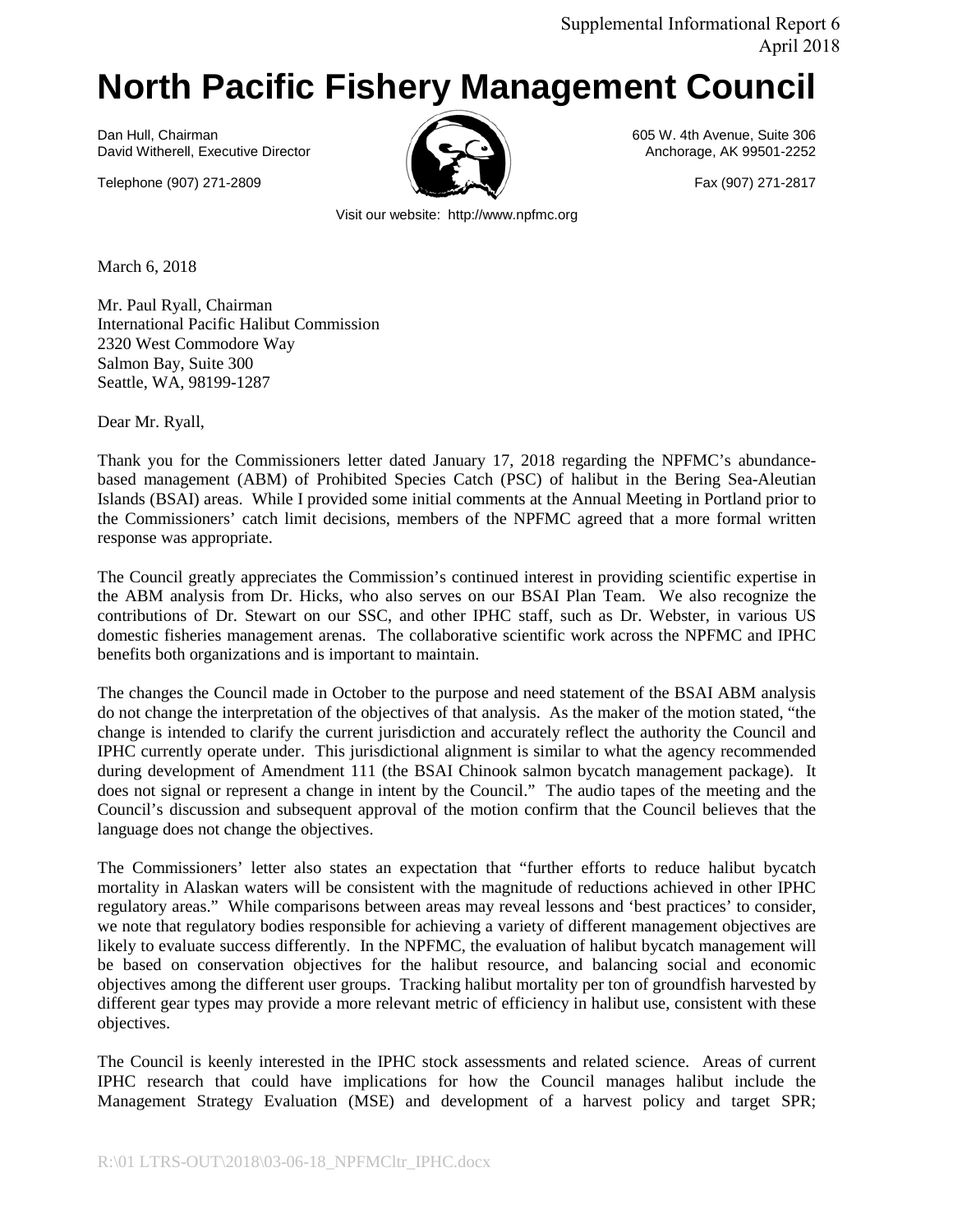understanding movement rates of halibut between regulatory areas and how that variability affects abundance by area; potential revision to the current 32" size limit; understanding the footprints of both the directed halibut fisheries and groundfish fisheries that take halibut incidentally, and other uncertainties identified in the stock assessment documents. It is also important for the Council to understand how that science informs the Commissioners' decisions to set catch limits by regulatory area and coastwide, since these decisions can result in direct and indirect impacts in the Council process, as well as the halibut stock.

We note with some concern that the combined harvest levels suggested by the U.S. and Canada result in a total fishing intensity of SPR 41%, which is higher than the reference level of SPR 46% that the IPHC has previously identified as an interim harvest policy or 'hand rail'. This is especially concerning since the risk metrics in the harvest decision table indicate there is substantial risk that the spawning biomass and TCEY will fall further through 2021 than it would if catch limits were set at the reference SPR of 46%. We also note that the realized SPR of 40% in 2017 was higher than the expected SPR 45% when catch limits were set. Based on this difference between expected and realized SPR, and statements at the Annual Meeting by Scientific Research Board member Dr. Sean Cox that realized SPR is often greater than the fishing intensity under expected SPR, it appears quite possible that the realized SPR for 2018 will end up being different than the anticipated SPR 41%. Given this scenario, the Council is concerned about the effects of higher fishing intensity on the halibut stock and the impact that has on the Council's ability to fulfill domestic management objectives for the halibut resource.

As noted in the IPHC stock assessment documents, the IPHC has not established fishing mortality control rules that establish upper bounds for determining annual catch limits (Acceptable Biological Catch limit, ABC) or threshold limits (Overfishing limit, OFL) for the halibut stock. These fishing mortality control rules and associate reference points are used in U.S. domestic fisheries management and other bodies throughout the world to prevent overfishing. The decision by the IPHC to develop a target SPR through the MSE process seemed to be a move towards developing an OFL or ABC limit threshold to establish a clear delineation between population levels that are primarily of yield concern and levels that pose elevated risk to long term conservation objectives. This would align IPHC management more closely to the approach the NPFMC uses in all of its harvest specifications, as well as in the development of an abundance-based approach to PSC limits in the BSAI.

The Council is very interested to understand whether the decisions by U.S. and Canadian Commissioners to suggest catch limits resulting in a fishing intensity greater than the reference SPR 46% represents a change in the interim harvest policy identified several years ago. This could have implications for the Council's ability to achieve management objectives in the development of ABM for PSC limits, since catch limits set by the IPHC in excess of a limit threshold or reference SPR will by definition reduce productivity and make it more difficult for the NPFMC to achieve management objectives for both the directed fisheries and U.S. groundfish fisheries that take halibut incidentally. It also affects the Council's decision about how to select among ABM alternatives, as estimating the impact of alternatives on the directed fishery is complicated when assumptions regarding catch limits must be made with increasing uncertainty.

The Council is also interested to understand more specifically the process outlined by the U.S. and Canadian Commissioners to develop an interim stock distribution process through the Management Strategy Advisory Board (MSAB) that incorporates social and economic factors. This too may have implications for the Council's halibut management programs, including our IFQ program, and catch sharing plans in Areas 2C and 3A, and Area 4. This also appears to be new territory for the Commission given the lack of a policy framework, such as the National Standards in the MSA that guide the NPFMC.